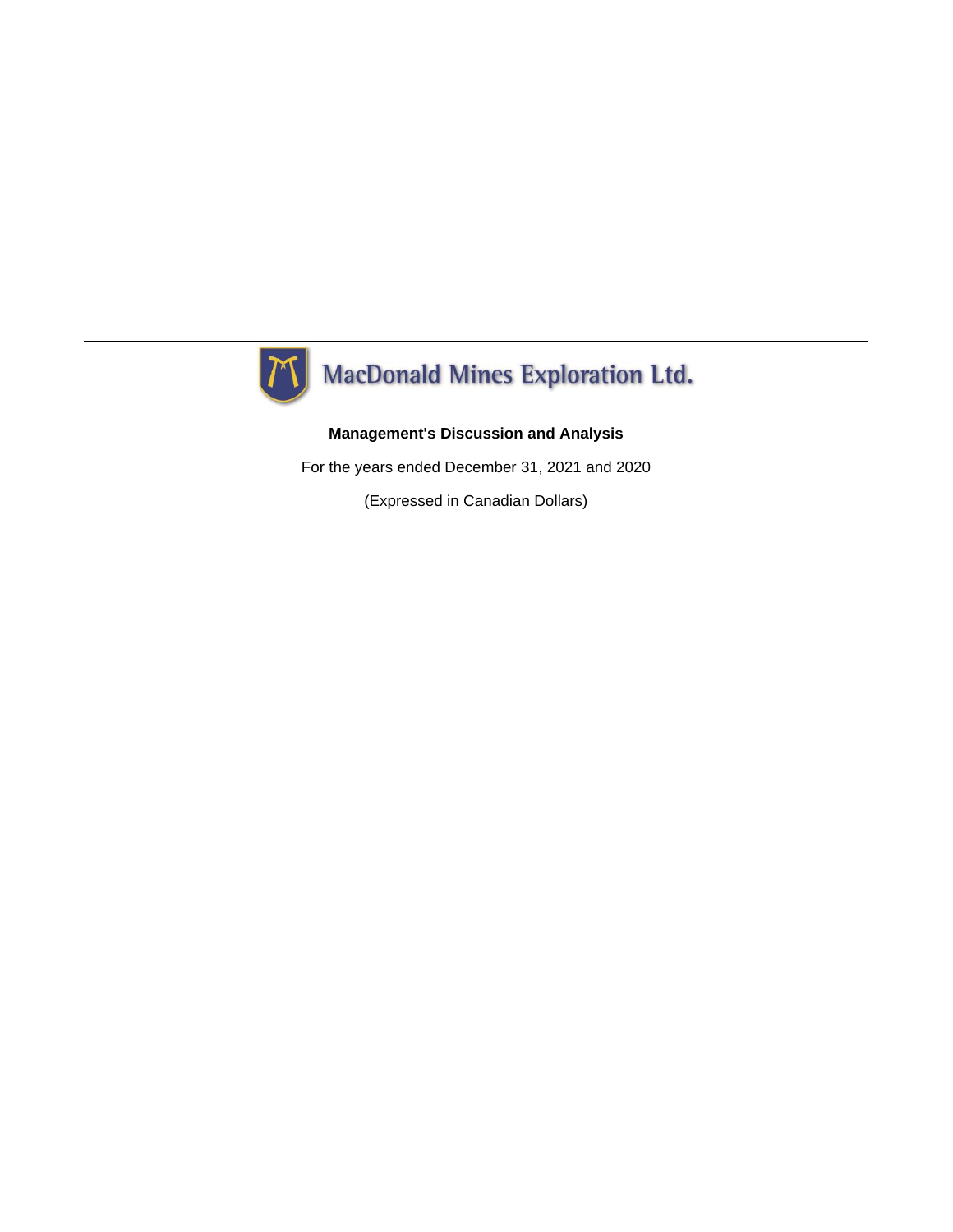*This Management's Discussion and Analysis ("MD&A") of financial position and results of operations of MacDonald Mines Exploration Ltd. ("MacDonald Mines", "MacDonald" or the "Company") has been prepared based on information available to MacDonald Mines at April 21, 2022 the date of this MD&A, and should be read in conjunction with MacDonald Mines' financial statements and related notes for the years ended December 31, 2021 and 2020. The financial statements and MD&A are presented in Canadian dollars and have prepared in accordance with International Financial Reporting Standards ("IFRS") as issued by the International Accounting Standards Board ("IASB") and interpretations of the IFRS Interpretations Committee. Information contained herein is presented as of April 21, 2022, unless otherwise indicated.*

*Readers are cautioned that this MD&A may contain forward-looking statements and that actual events may vary from management's expectations. Readers are encouraged to read the "Cautionary Statement on Forward-Looking Information" at the end of this MD&A and to consult MacDonald Mines' financial statements and related notes for the years ended December 31, 2021 and 2020, which are available on our website at [www.macdonaldmines.com](http://www.macdonaldmines.com/) and under the Company's profile on SEDAR at [www.sedar.com.](http://www.sedar.com/)*

## **Company Overview**

MacDonald Mines is a publicly listed corporation trading on the TSX Venture Exchange ("TSXV") under the symbol BMK. It is involved primarily in the identification, acquisition, and advancement of mineral properties, focusing on gold exploration in Northern Ontario, Canada. The Company does not operate any mines.

MacDonald Mines' continued operations are dependent upon the Company's ability to obtain financing for the continued exploration of its mineral properties. The Company has not yet determined whether any of its mineral properties contain mineralization that is economically recoverable.

On February 28, 2021, Mia Boiridy became President and CEO of MacDonald Mines following Quentin Yarie's resignation. Mr. Yarie continues to serve as a director and has assumed the role of non-executive Chairman of the Board. He also continues to provide his technical expertise to the Company. Ms. Boiridy left the Company on September 9, 2021 at which time Stuart Adair, a member of the Board of Directors and Chair of its Audit Committee, was appointed Interim CEO.

As of April 21, 2022, the Company had 2 employees and several independent contractors who provide certain professional, administrative and geological services to the Company. The independent contractors include corporations and individuals who may be officers or directors of MacDonald Mines.

On January 17, 2022, the Company announced the appointment of Mr. Greg Romain as President and CEO. Mr. Romain was granted 1,250,000 stock options, of which half vested immediately and half on July 17, 2022. The options allow Mr. Romain to purchase the same number of common shares of the Company at a price of \$0.05 per share for a period of five years

The long-term business objectives of the Company are to:

- − acquire mineral properties it considers prospective to strengthen its portfolio of properties;
- − advance the geological knowledge of its mineral properties through successive exploration programs; and
- − if deemed advantageous, continue development or dispose of its mineral properties.

The value of an exploration property is highly dependent upon the discovery of economically recoverable mineralization, the long-term preservation of the Company's ownership interest in the underlying mineral property, the ability of the Company to obtain the necessary funding to complete sufficient exploration activities on the property, and the prospects of any future profitable production therefrom, or the Company's ability to dispose of its property interests on an advantageous basis.

Risk factors considered in achieving the Company's business objectives include the risk that exploration activities may not result in the discovery of minerals or the definition of any mineral resources or reserves. Significant expenses could be required to define mineral reserves, while environmental, land title and competitive issues may prevent any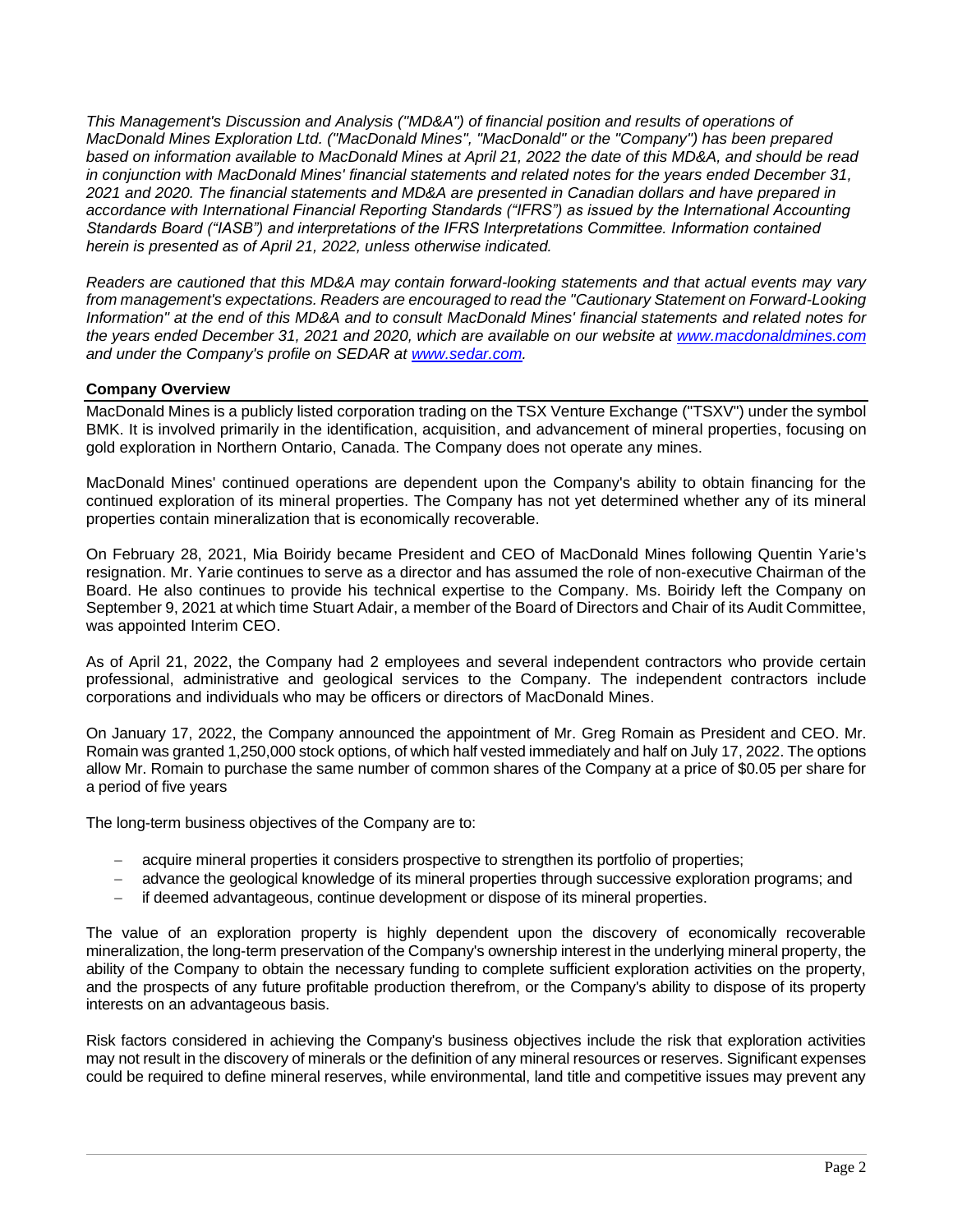mineral reserves development. Further, the Company may fail to generate adequate funding to develop mineral reserves.

The Company accepts the risks inherent to mineral exploration programs and the exposure to the cyclical nature of mineral prices. The Company relies on its management team's geological and industry expertise and engages subcontractors to complete certain aspects of its exploration programs.

### **Recent Corporate Developments**

On February 11, 2021, the Company announced results from 11 holes of its fall 2020 drilling program at the Scadding Deposit and the launch of drilling in the Jovan Area, approximately 9 km east of Scadding. Results continued to expand the gold zone discovered between the historical Scadding underground mine workings and the South Pit and added to the near-surface, high-grade gold discovery made in 2020.

On February 22, 2021, the Company announced the appointment of Mia Boiridy as President and CEO of the Company effective February 28, 2021.

On March 22, 2021, the Company announced results from the last 7 holes from its 2020 drilling program, the acquisition of 4 strategic claims (36 ha) within the borders of the Company's Jovan property and outlined its expanded 3-area 2021 exploration program to cover a large footprint, spanning several kilometres at the SPJ Project.

On March 24, 2021, the Company signed a definitive agreement to acquire a 100% interest in 4 claims (the "Claims") located within the borders of the Company's Jovan property.

On May 13, 2021, the Company announced results from its Winter 2021 drilling at the Jovan and Glade areas of the SPJ Project with the discovery of a high-grade gold zone in the Glade area, 800 metres south of the historical Scadding Mine.

On June 8, 2021, MacDonald Mines announced results from the first channel samples collected at Glade following the Company's earlier gold discovery and confirmed that gold is present at surface, 225 metres east of the discovery holes.

On June 15, 2021, the Company held its Annual and Special Meeting of Shareholders in a virtual format. At the Meeting, all resolutions were passed with the required majorities and shareholders elected Stuart Adair, Mia Boiridy, Amanda Fullerton, Kevin Tanas and Quentin Yarie to be duly elected as directors of the Company until the close of the next annual meeting of shareholders.

On July 6, 2021, the Company announced results from 3 channel samples collected at the Glade West Showing as part of its ongoing surface exploration program at Glade.

On September 9, 2021, the Company announced that Stuart Adair, a member of its Board of Directors and Chair of its Audit Committee, was appointed Interim CEO upon Mia Boiridy leaving the Company. The Company also reported results from its Summer 2021 mechanized stripping, channel sampling and regional prospecting program at its 100% owned SPJ Project, 30 km east of Sudbury, Ontario.

On November 9, 2021, the Company closed the first tranche of its previously announced non-brokered private placement offering for proceeds of \$1,418,650.87 consisting of: (i) 18,947,797 "flow-through" units (the "FT Units") at a price of \$0.045 each; and (ii) 14,150,000 units (the "Units") at a price of \$0.04 each.

On November 15 2021, the Company closed the second tranche of its previously announced non-brokered private placement offering for proceeds in the second tranche of \$393,500 consisting of: (i) 700,000 FT Units at a price of \$0.045 each; and (ii) 9,050,000 Units at a price of \$0.04 each.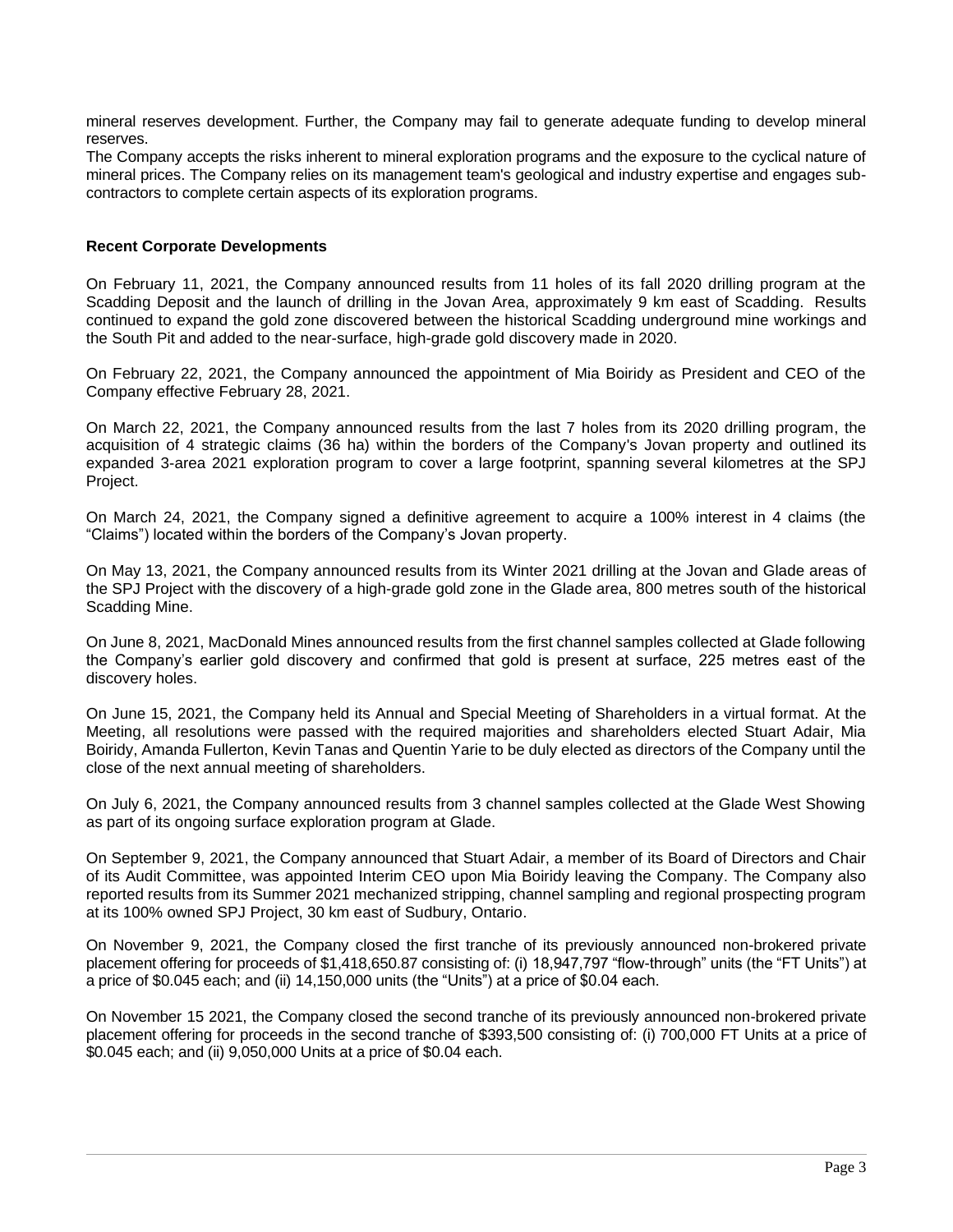Each FT Unit sold in the Offering is comprised of one common share that qualifies as a "flow-through share" within the meaning of the *Income Tax Act* (Canada) and one-half of one share purchase warrant (each whole warrant, a "Warrant"). Each whole Warrant is exercisable to acquire one common share at a price of \$0.07 for a period of 24 months from the closing. Each Unit is comprised of one non-flow through share and one half of one Warrant. All securities issued in the Offering were subject to a statutory four month hold period as well as a TSX Venture Exchange ("TSXV") hold period.

## **Exploration**

MacDonald Mines continues to advance exploration at its 100%-owned SPJ Project, located 40 km east of Sudbury, Ontario. The Company's 2019-2020 drilling program focused on the historical Scadding Gold Mine that produced 29,000 oz of gold from 127,000 tonnes of mineralized material grading 7.2 g/t in the late 1980s. The Company successfully showed that high-grade gold mineralization continues beyond and between the historic Scadding pits in stacked and potential nose-fold mineralized corridors.

Starting in January 2021, eleven (11) holes (JV-21-084 to JV-21-094) for a total of over 3,187 m were drilled in the Jovan area of the SPJ Project. Drilling was testing geophysical anomalies identified by the latest IP survey in the Ess Creek Structural Corridor and the Palkovits structures potentially associated with the polymetallic mineralization. Hole JV-21-084 returned anomalous nickel with elevated palladium associated with sulphide the mineralization. Drilling also identified many discrete shear and fault zones in the Ess Creek Deformation Zone that are mineralized with gold and silver, including an intersection of 774 g/t silver over 1.22 meters (core length) in a fault seam in JV-21-088.

Following exploration at Jovan, the drill moved to a target area 800 m south of the Scadding Deposit, where another large geophysical anomaly, which was identified through the 2020 IP survey. MacDonald Mines drilled three (3) holes in the Glade area. Two of these holes were centered on the Glade West Showing identified in the 1930s and 1940s and prospected by MacDonald Mines in 2019, where grab samples returned up to 18.53 g/t gold (*see* October 1, 2019, News Release).

Holes AG-21-096 and AG-21-097 (Glade) revealed a large alteration and mineralization system where shearhosted quartz veins are surrounded by networks of gold mineralized, multidirectional and variably spaced quartz tension veins. The quartz veins in both AG-21-096 and AG-21-097 contained visible gold, and the presence of ironchlorite alteration, similar to that of the Scadding Deposit, suggesting the potential continuity of the Jovan geological system.

Following this discovery, the Company immediately launched a mechanized stripping program at Glade to expose mineralization at surface. Eleven (11) trenches were excavated and 25 channels sampled. Results from the summer 2021 surface exploration program at Glade confirmed the association between gold mineralization and multidirectional networks of shear zones with quartz veins and quartz tension vein. Most of the gold-bearing shear zones and quartz veins observed in the Glade system are located along the northern contact between a Nipissing diabase intrusion and the metasediments of the Bruce Conglomerate.

Trench mapping also targeted the Alkin, the McLeod, Jerome and the Alwyn showings. For these (four listed) areas, MacDonald refreshed, mapped and sampled historic trenches, and also prospected around the known centers of mineralization. At Alkin, although a significant quartz vein system was identified at surface, no significant gold mineralization was identified in those quartz veins with the surface mapping program. At McLeod, grab samples of mineralized material from waste piles confirmed that high-grade gold and copper mineralization was present at the showing. At the Jerome showing in the Rathburn area of the property, channel sampling confirmed the presence of Ni-Cu-PGE mineralization in the Nipissing sill hosting the showing. The best channel of MacDonald from the Jerome showing contains 2.97 g/t Pd, 0.42 g/t Pt and 0.24 g/t Au over 4 m. At Alwyn, channel sampling and surface mapping confirmed the presence of broad zones of copper-gold mineralization associated with networks of quartz veins and zones of deformation.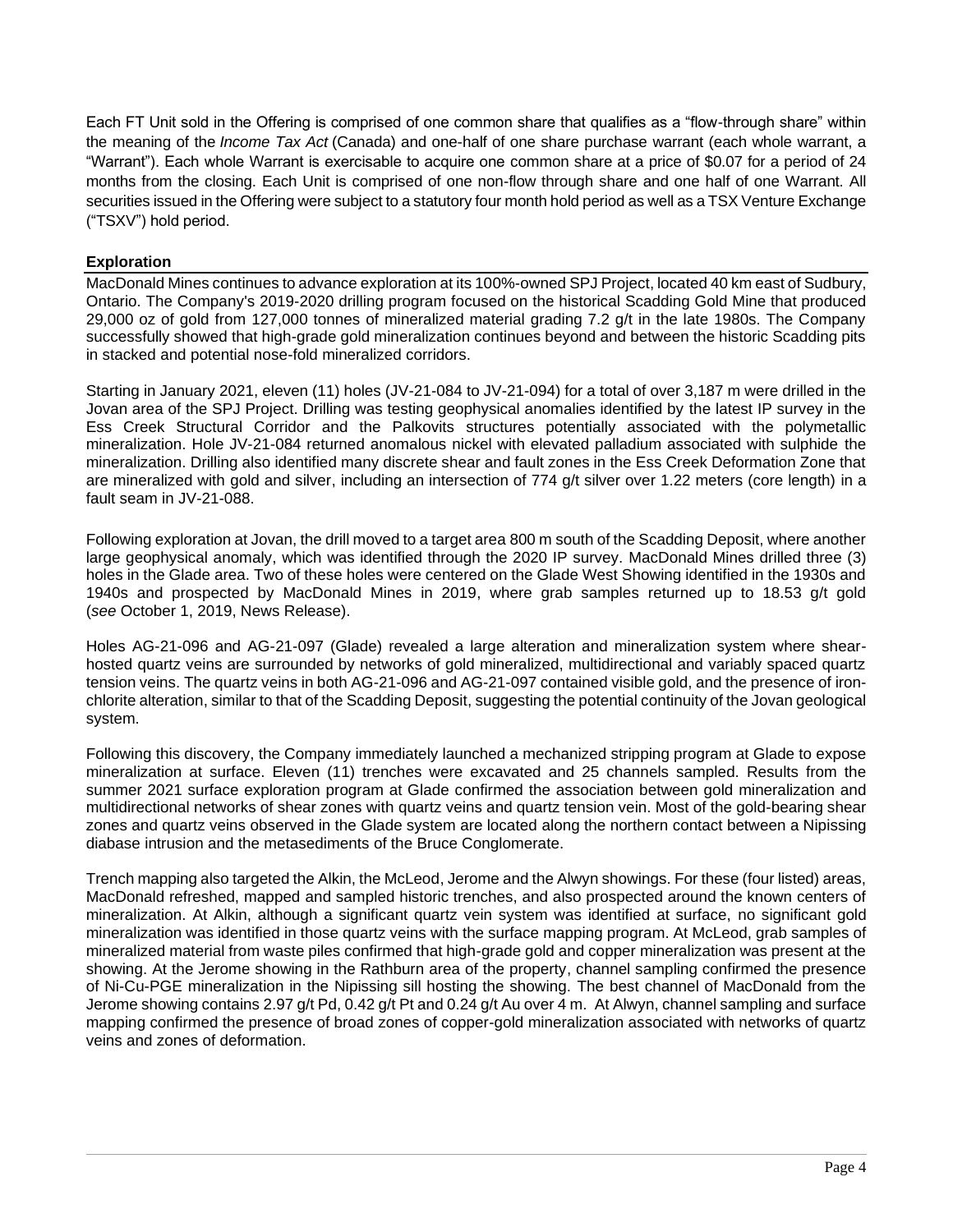

**Figure 1 - SPJ Property**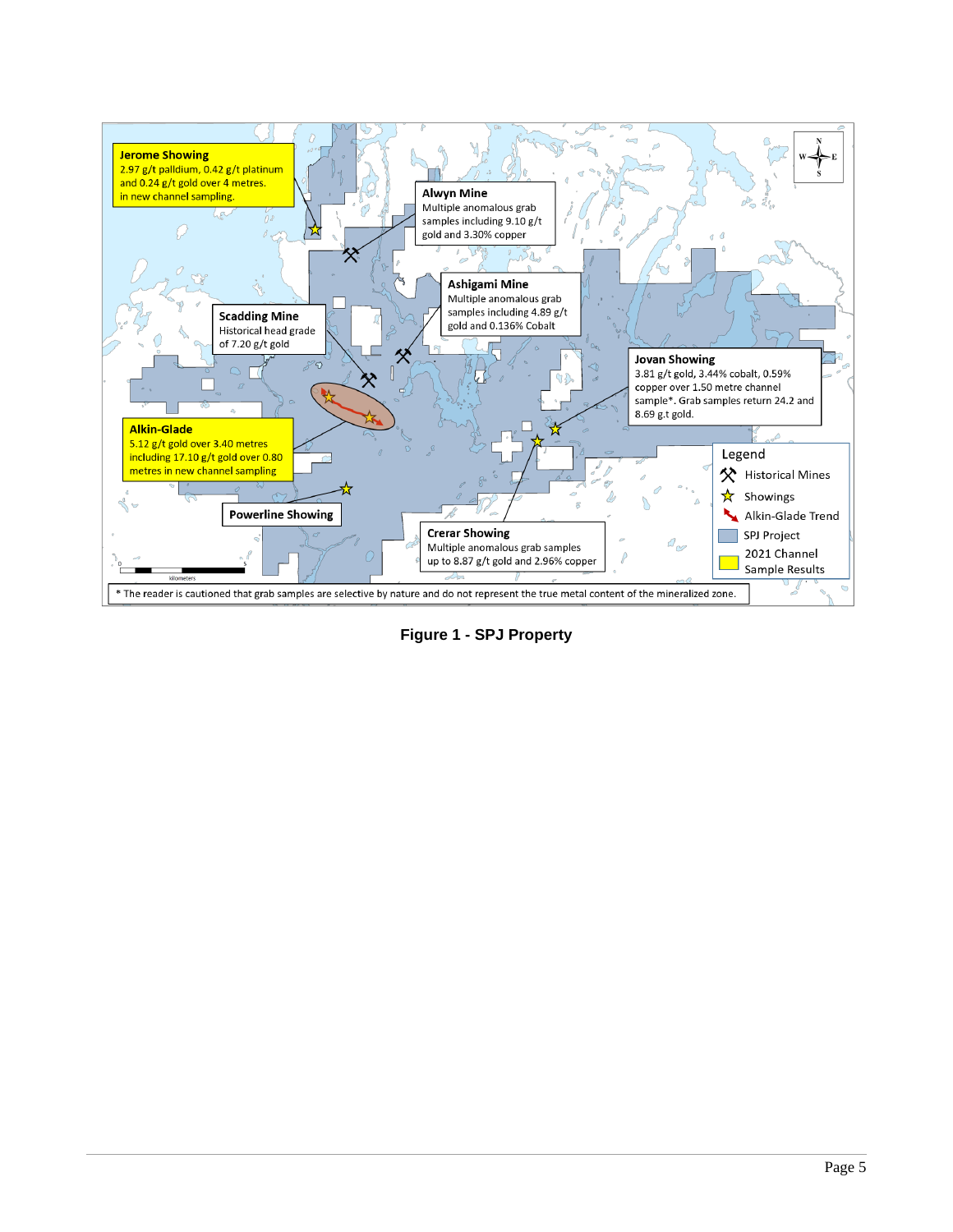## **Significant Events**

## **Capital**

## *Fiscal 2021*

On February 15, 2021, the Company entered into an agreement to acquire a 100% interest in four claims (the "Claims") located on the Jovan property. Total consideration for the purchase of the mining claims was \$150,000, of which \$75,000 was paid in cash on the signing of the agreement and \$75,000 was paid in common shares of the Company based on the previous 5-day VWAP. In total 1,071,429 common shares were issued on April 21, 2021 with a fair value of \$0.07 each.

On September 17, 2021, the Company issued 250,000 shares pursuant to the Loney property acquisition with a fair value of \$12,500.

On November 9, 2021, the Company closed the first tranche of a non-brokered private placement offering for gross proceeds of \$1,418,650.87. The Company issued a total of 18,947,797 FT Units at a price of \$0.045 each and 14,150,000 Units at a price of \$0.04 each (see further details under "Recent Corporate Developments" above).

On November 15 2021, the Company closed the second tranche of a non-brokered private placement offering for gross proceeds of \$393,500. The Company issued 700,000 FT Units at a price of \$0.045 each and 9,050,000 Units at a price of \$0.04 each (see further details under "Recent Corporate Developments" above).

On November 25, 2021, the Company granted 7,500,000 stock options to directors, employees, officers and consultants at an exercise price of \$0.05 per common share. These five-year options vested immediately upon grant and had a fair value of \$254,288.

## *Fiscal 2020*

On February 18, 2020, the Company granted 4,725,000 stock options to directors, officers, employees, and consultants at an exercise price of \$0.08. These five-year options vested immediately upon grant and had a fair value of \$324,679.

On April 21, 2020, the Company closed a non-brokered private placement offering of securities for total gross proceeds of \$994,781. The Company issued a total of 7,350,428 flow-through common shares at \$0.07 per share and 7,388,480 units at \$0.065 per unit. Each unit comprised one common share in the capital of the Company and one-half of one common share purchase warrant, with each warrant being exercisable to acquire one common share at \$0.10 per share for a period of 24 months following the closing date of the placement. In connection with the placement, the Company paid a cash commission of \$65,242 and issued 396,216 common shares of the Company to finders pursuant to applicable securities laws and TSXV policy. The fair value of the warrants issued under the financing was \$0.06 per warrant.

On August 5, 2020, the Company closed a non-brokered private placement offering of securities for total gross proceeds of \$4,245,850 consisting of: (i) 9,332,223 "charity flow-through" units at \$0.135 each (the "Charity FT Unit Offering") and (ii) 29,860,000 "flow-through" units at \$0.10 each (the "FT Unit Offering" and, together with the Charity FT Unit Offering, the "Offering"). Each unit was comprised of one common share and one-half of one common share purchase warrant. Each warrant is exercisable to acquire one common share at \$0.20 for a period of 24 months from the closing of the Offering. If the closing price of the common shares is at a price equal to or greater than \$0.35 for a period of 10 consecutive trading days, MacDonald will have the right to accelerate the expiry date of the warrants by giving notice, via a news release, to the holders of the warrants that the warrants will expire on the date that is 30 days after the issuance of the said news release. In connection with the closing, the Company paid cash commissions of \$270,540 and issued 2,301,756 finder's warrants pursuant to applicable securities laws and TSXV policy. The finder's warrants have the same terms as the warrants. The fair value of the warrants issued under the Offering was \$0.03 per warrant.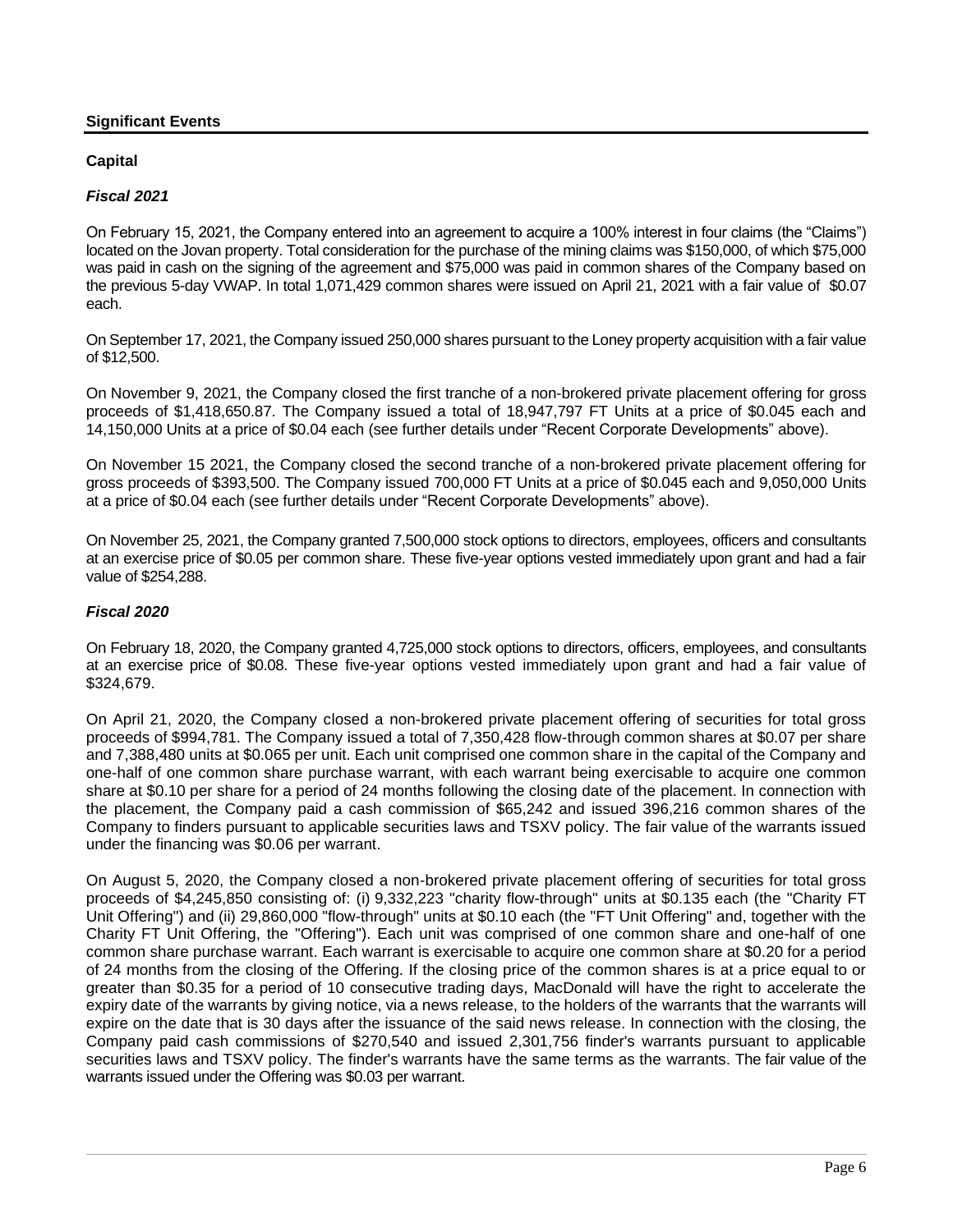On August 21, 2020, the Company granted 4,395,560 stock options to directors, employees, officers and consultants at an exercise price of \$0.13 per common share. These five-year options vested immediately upon grant and had a fair value of \$407,200.

On September 14, 2020, the Company issued 409,091 common shares pursuant to the Jovan and Powerline property acquisitions. The fair value of the shares issued was \$45,000. See below.

On September 30, 2020, the Company issued 300,000 common shares pursuant to the Loney property acquisition. The fair value of the shares issued was \$30,000. See below.

## **Exploration Activities and Property Acquisitions and Dispositions**

#### *Scadding-Powerline-Jovan Property*

The SPJ property consists of the Scadding, Powerline, Jovan, Blueberry, Loney and Golden Copper properties located east of Sudbury in Northern Ontario.

On April 24, 2019, the Company signed definitive agreements with both Northern Sphere Mining Corp. ("Northern Sphere") and Currie Rose Resources Inc. ("Currie Rose") to purchase a 100% interest in the leases comprising the Scadding Mine, as well as additional mineral claims that surround the permitted Scadding Mine site (collectively, the "Scadding Mine"). The Scadding Mine is located in Scadding Township near the Wanapitei – Ashigami Lakes district, 40 kilometres east of Sudbury, Ontario. Northgate Exploration initially mined the site in the 1980s.

To acquire Northern Sphere's 51% interest in the Scadding Mine and 100% interest in the surrounding claims, the Company:

- issued 10,000,000 of the Company's common shares upon transfer of title (the shares were issued on September 10, 2019, with a fair value of \$900,000);
- made a \$100,000 cash payment (the \$100,000 was paid on the closing of the transaction); and
- incurred \$300,000 in eligible exploration expenditures in the 12 months following the acquisition of the Scadding Mine.

To acquire Currie Rose's 49% interest in the Scadding Mine, the Company:

- issued 8,000,000 of the Company's common shares (the shares were issued on September 4, 2019, with a fair value of \$640,000);
- made a \$50,000 cash payment on transfer of title (the \$50,000 was paid on the closing of the transaction); and
- incurred \$1.5M of eligible exploration expenditures on the leases partially comprising the Scadding Mine.

As part of the agreement, Currie Rose retains a 3% Net Smelter Return ("NSR") on the property. Upon reaching commercial production, the Company agrees to pay Currie Rose \$2,000,000 to reduce the NSR to 2.5%. An additional 1% of the NSR can be bought back for \$1,000,000. 514 Finance Inc. acted as an arms-length advisor to the Company for this transaction and received 2,000,000 common shares of the Company for its services.

On July 9, 2019, the Company announced the expansion of its SPJ Property. The Company staked 14 claims and purchased an additional 130 claims from Blueberry Development. To acquire a 100% interest in the claims owned by Blueberry Development, MacDonald paid the seller \$50,000 in cash and issued 3,000,000 common shares. The deal closed on August 15, 2019 and the fair value of the common shares issued was \$150,000. On August 6, 2020, the Company made a cash payment of \$66,000 and on September 14, 2020 the Company issued 409,091 common shares with a fair value of \$45,000 in accordance with the agreement. On July 15, 2021, the Company made a cash payment of \$26,000 and as at December 31, 2021, the Company had an accrued amount of \$50,000 for the remaining balance owing which was paid on January 11, 2022. The Company also issued 1,500,000 common shares with a fair value of \$75,000 in accordance with the agreement. All obligations to acquire 100% interest in the claims have now been fulfilled and the claims have been transferred over to the Company.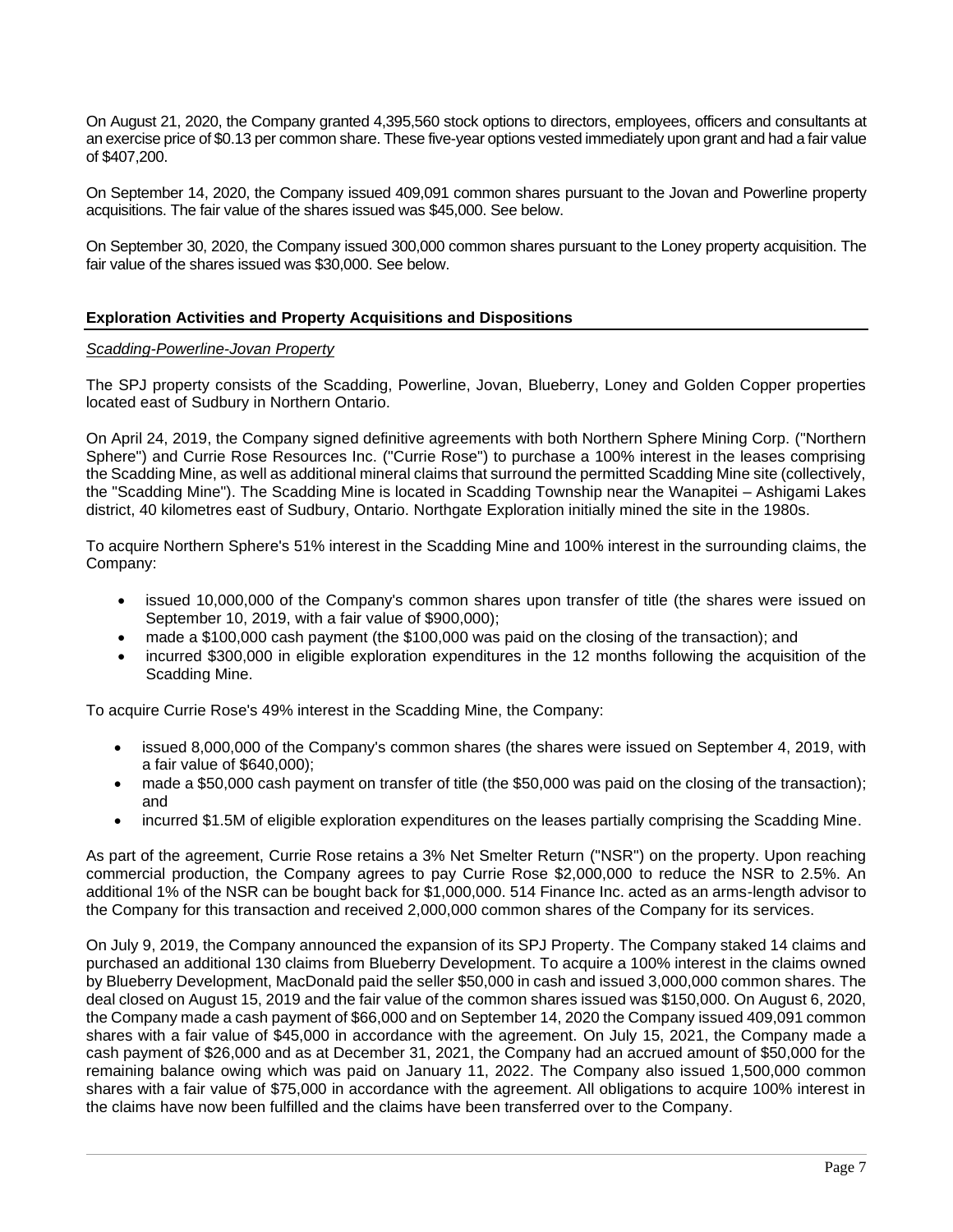On September 2, 2019, the Company agreed to acquire a 100% interest in 151 claims from Klondike Bay Resources (Loney Property). The claims are contiguous to MacDonald's property and cover future extensions of the gold-rich potential Iron-Oxide-Copper-Gold ("IOCG") system identified at the Scadding Mine. The consideration payable by the Company was as follows:

- \$20,000 and 200,000 common shares on the signing of the agreement;
- \$30,000 and 300,000 common shares on or before the first anniversary of the agreement; and
- \$30,000 and 250,000 common shares on or before the second anniversary of the agreement.

The Company made a cash payment of \$20,000 upon signing the definitive agreement. On November 8, 2019, the Company issued 200,000 common shares, the fair value of which was \$20,000. The 300,000 common shares due on the first anniversary of the agreement were issued on September 30, 2020, with a fair value of \$33,000, while the \$30,000 cash payment was made on November 3, 2020. The 250,000 common shares due on the second anniversary were issued on September 17, 2021 with a fair value of \$12,500, while the cash payment of \$30,000 was made on September 24, 2021.

On October 2, 2019, the Company purchased from Golden Copper Corp. a 100% interest in 38 mining claims located 35 kilometres from Sudbury, Ontario. The Company made a cash payment of \$5,000 upon signing of the definitive agreements. On November 8, 2019, the Company issued 1,875,000 common shares, the fair value of which was \$187,500.

The new claims add to MacDonald's large SPJ Property package and cover prospective extensions of the potential IOCG system identified at the Scadding Mine. The Scadding Mine produced 29,000 oz of gold from 127,000 tonnes of mineralized material grading 7.2 g/t (OFR 5771) and the large land package surrounding the mine has also yielded multiple discovery areas to explore, including significant showings of copper, cobalt, nickel and silver in addition to high-grade gold.

On February 15, 2021, the Company entered into an agreement to acquire a 100% interest in four claims (the "Claims") located on the Jovan property. This acquisition added 36 hectares to the Company's land position. Total consideration for the purchase of the mining claims was \$150,000, of which \$75,000 was paid in cash on the signing of the agreement and \$75,000 was paid in common shares of the Company based on the previous 5-day VWAP. In total 1,071,429 common shares were issued on April 21, 2021, with a fair value of \$0.07 each.

#### *Wawa-Holdsworth Gold and Silver Project (the "Holdsworth Property")*

On August 24, 2020, MacDonald sold all of its interest in the Holdsworth Property back to Noble Mineral Exploration Inc. ("Noble"). As consideration for the property, Noble issued to MacDonald 4,000,000 common shares of Noble, as well as 2,000,000 warrants which expire three years after issuance and are exercisable at \$0.15 per common share of Noble. The fair value of the total consideration received was \$481,419.

#### *McFaulds Lake and Area Properties*

In 2020, the Company sold its 25% interest in the McFaulds Lake and area properties to Juno Corp. ("Juno"), a private company. As consideration for the properties, the Company received \$55,000 cash and 500,000 common shares in the capital of Juno. The fair value of the common shares received was \$0.20 per share, determined using Juno's share price for its' most recent financing prior to the transaction, for a total fair value received of \$155,000.

On January 22, 2021, the Company sold its shares in Juno to various third parties for a total of \$185,000, representing a price of \$0.37 per common share.

#### *Charlevoix-Silica Property*

On February 16, 2021, the Company entered into an agreement with Quebec Silica Resources Corp. ("Quebec Silica") to sell all of its interest in the Charlevoix-Silica Property. As consideration for the property, Quebec Silica issued to the Company 1,000,000 of its common shares. The fair value of the common shares received was \$0.05 per share, determined using Quebec Silica's share price for its most recent financing prior to the transaction, for a total fair value received of \$50,000.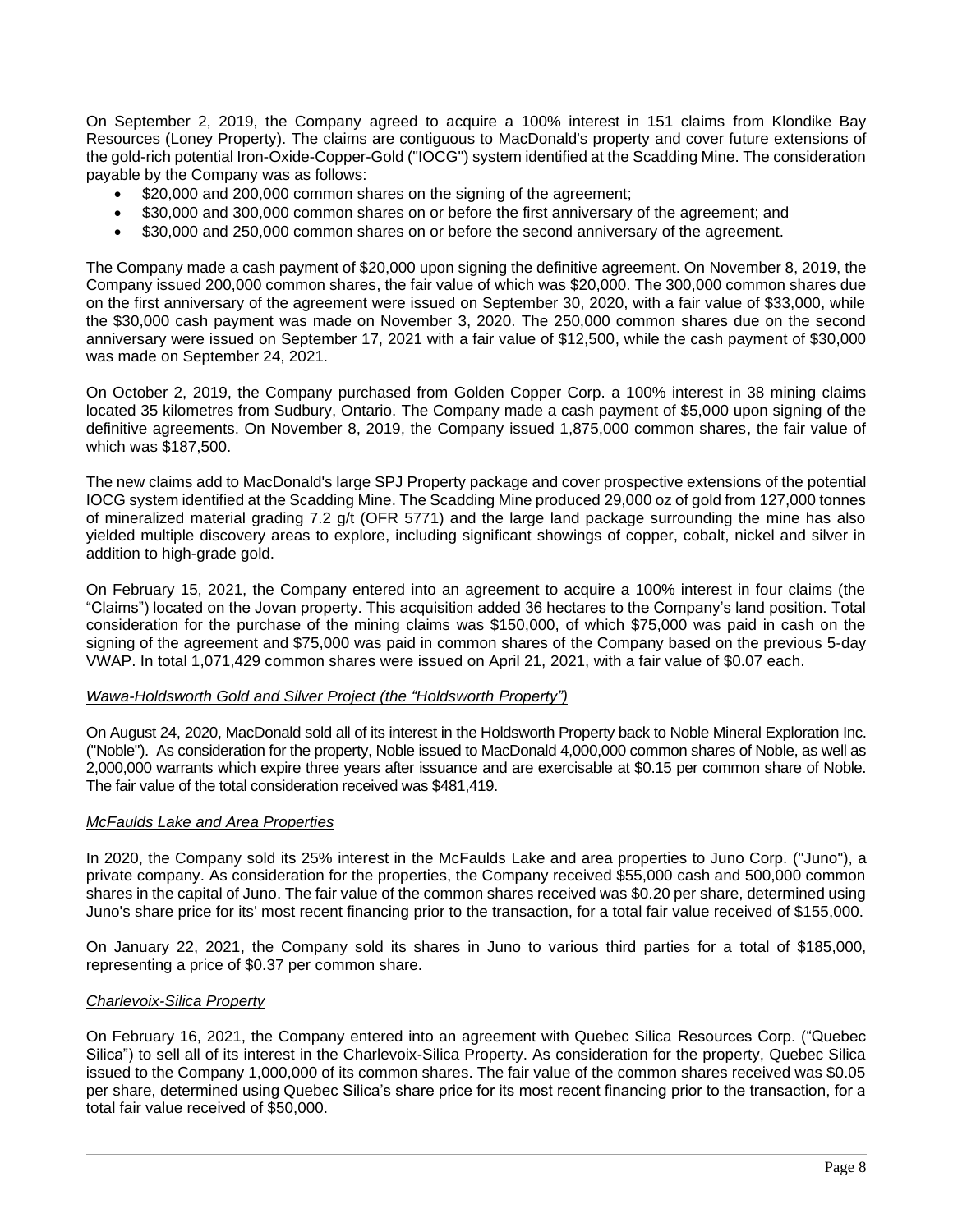The Company has ownership interests in the one exploration project, namely, the SPJ project. The following table summarizes the cumulative exploration and evaluation expenditures the Company has incurred on the SPJ Project:

| Balance, December 31, 2019                            | 3,953,569 |
|-------------------------------------------------------|-----------|
| Exploration expenditures & property acquisition costs | 3,433,012 |
| Balance, December 31, 2020                            | 7,386,581 |
| Exploration expenditures & property acquisition costs | 2,252,049 |
| Balance, December 31, 2021                            | 9,638,630 |

### **Results of Operations**

### *Fourth Quarter ended December 31, 2021 (Q4 2021)*

The Company realized a net loss in the fourth quarter of 2021 of \$747,786 (Q4 2020 – net loss \$1,172,675) mainly due to exploration activities during the three months ended December 31, 2021.

The Company incurred \$338,958 in exploration expenditures in Q4 2021 (Q4 2020 – \$1,300,461 comprising exploration activity expenditures on the SPJ property. The Company's spending on exploration activities tends to fluctuate based on the availability of flow-through financing during the year.

Salaries, professional and consulting fees for the fourth quarter of 2021 were \$133,741 (Q4 2020 –\$ 179,968). The decrease is due to the timing of certain legal, audit and consulting costs, as well as certain employee salaries being reallocated to exploration expenditures from prior quarters in the comparable period.

Shareholder communication expenses in the current quarter increased to \$99,187 (Q4 2020 – \$ 51,491) which included filing and listing, transfer agent and investor relation fees. The increase is due to timing of certain investor relation related activities compared to the prior year comparable period.

#### *Fiscal year ended December 31, 2021*

The Company incurred a net loss during the year ended December 31,2021 of \$3,095,646 (2020 – net loss of \$3,359,348) as a result of exploration activities, shareholder communication expenses, share-based compensation and salaries, professional and consulting fees.

The Company incurred \$2,252,049 in exploration and property acquisition expenditures in 2021 (2020 - \$3,422,012) on a decrease in exploration activity on the SPJ property.

Salaries, professional and consulting fees during 2021 increased to \$406,940 (2020 - \$358,755) due to an increase in legal and consulting fees.

Shareholder communication expenses in the current twelve-month period totalled \$316,197 (2020 – \$306,956 which included filing and listing, transfer agent and investor relation fees. The increase is due to higher shareholder and investor relation-related activities compared to the prior year.

During the year ended December 31, 2021, no deferred flow-through premium was recognized (2020 – \$42,822).

During the 12 months ended December 31, 2021, there was a no recovery against the previously accrued flow through provision (YTD 2020 – \$716,875).

The Company expensed \$254,288 (2020 – \$731,879) in share-based compensation in 2021 resulting from the granting of 7,500,000 stock options (2020 – 9,120,560) to officers, directors and consultants of the Company.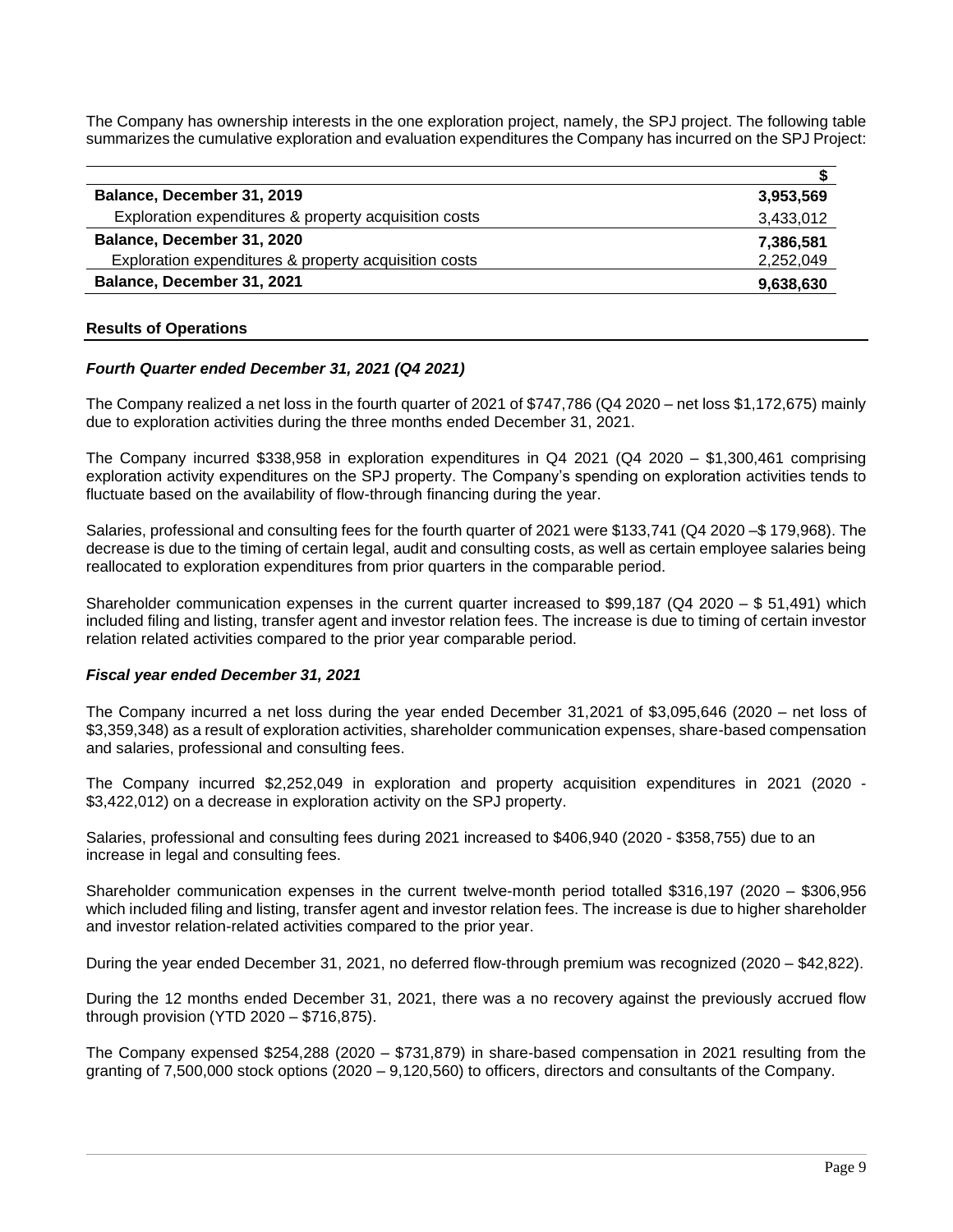#### *Summary of Quarterly Information*  **(Expressed in Canadian dollars)**

| (Expressed in Ganadian dollars)                     |                   |    |                  |                |                 |
|-----------------------------------------------------|-------------------|----|------------------|----------------|-----------------|
|                                                     | Q4 2021           |    | Q3 2021          | Q2 2021        | Q1 2021         |
|                                                     |                   |    |                  |                |                 |
| <b>Statement of Loss and Comprehensive Loss</b>     |                   |    |                  |                |                 |
| Exploration and property acquisiton expenditures \$ | 338,958           | \$ | 269,774          | \$<br>434,492  | \$<br>1,208,825 |
| Share-based payments                                |                   |    |                  |                |                 |
| Net loss                                            | (747, 786)        |    | (411, 972)       | (599, 966)     | (1,335,922)     |
| Basic and diluted loss per share                    | \$<br>$0.00$ \$   |    | $0.00$ \$        | $0.00$ \$      | (0.01)          |
| <b>Statement of Financial Position</b>              |                   |    |                  |                |                 |
| Cash & cash equivalents                             | \$<br>1,080,484   | \$ | 226,555          | \$<br>292,590  | \$<br>705,061   |
| Total assets                                        | 1,706,484         |    | 543,730          | 784,768        | 1,420,286       |
| <b>Total liabilities</b>                            | 592,086           |    | 551,825          | 419,393        | 529,947         |
| Shareholders' equity (deficiency)                   | \$<br>1,114,398   | \$ | $(8,095)$ \$     | 365,375        | \$<br>890,339   |
|                                                     |                   |    |                  |                |                 |
|                                                     | Q4 2020           |    | Q3 2020          | Q2 2020        | Q1 2020         |
|                                                     |                   |    |                  |                |                 |
| <b>Statement of Loss and Comprehensive Loss</b>     |                   |    |                  |                |                 |
| Exploration and property acquisiton expenditures \$ | 1,300,460         | S  | 1,230,545        | \$<br>265,635  | \$<br>636,371   |
| Share-based payments                                |                   |    | 407,200          |                | 324,679         |
| Net loss                                            | $(1,172,675)$ \$  |    | $(1,313,031)$ \$ | $(480,019)$ \$ | (393, 623)      |
| Basic and diluted loss per share                    | \$<br>$(0.02)$ \$ |    | $(0.01)$ \$      | $(0.00)$ \$    | (0.00)          |
| <b>Statement of Financial Position</b>              |                   |    |                  |                |                 |
| Cash & cash equivalents                             | \$<br>1,883,960   | \$ | 3,676,686        | \$<br>762,348  | \$<br>536,717   |
| <b>Total assets</b>                                 | 2,935,731         |    | 4,329,656        | 957,101        | 688,621         |
| <b>Total liabilities</b>                            | 709,466           |    | 1,011,073        | 761,370        | 924,729         |
| Shareholders' equity (deficiency)                   | \$<br>2,226,265   | \$ | 3,318,585        | \$<br>195,730  | \$<br>(236,109) |

## **Mineral Properties**

## **SPJ Property**

On April 24, 2019, the Company signed definitive agreements with both Northern Sphere Mining Corp. ("Northern Sphere") and Currie Rose Resources Inc. ("Currie Rose") to purchase a 100% interest in the leases comprising the Scadding Mine, as well as additional mineral claims that surround the permitted Scadding Mine site, located east of Sudbury in Northern Ontario. The Scadding Mine is located in Scadding Township near the Wanapitei – Ashigami Lakes district, 40 kilometres east of Sudbury, Ontario. Northgate Exploration initially mined the site in the mid-1980s. As part of the agreement, Currie Rose retains a 3% NSR on the property. Upon reaching commercial production, the Company has agreed to pay Currie Rose \$2,000,000 to reduce the NSR to 2.5%. An additional 1% of the NSR can be bought back for \$1,000,000.

On July 9, 2019, the Company signed an agreement with Blueberry Cobalt Project Corp. to purchase a 100% interest in certain claims located in Greater Sudbury, Ontario.

On September 2, 2019, the Company signed an agreement with Klondike Bay Resources to acquire a 100% interest in 151 claims in the Wanapitei Lake area, 33 kilometres northeast of Sudbury, Ontario. The claims are contiguous to MacDonald's property and cover prospective extensions of the gold-rich system identified at the Scadding Mine.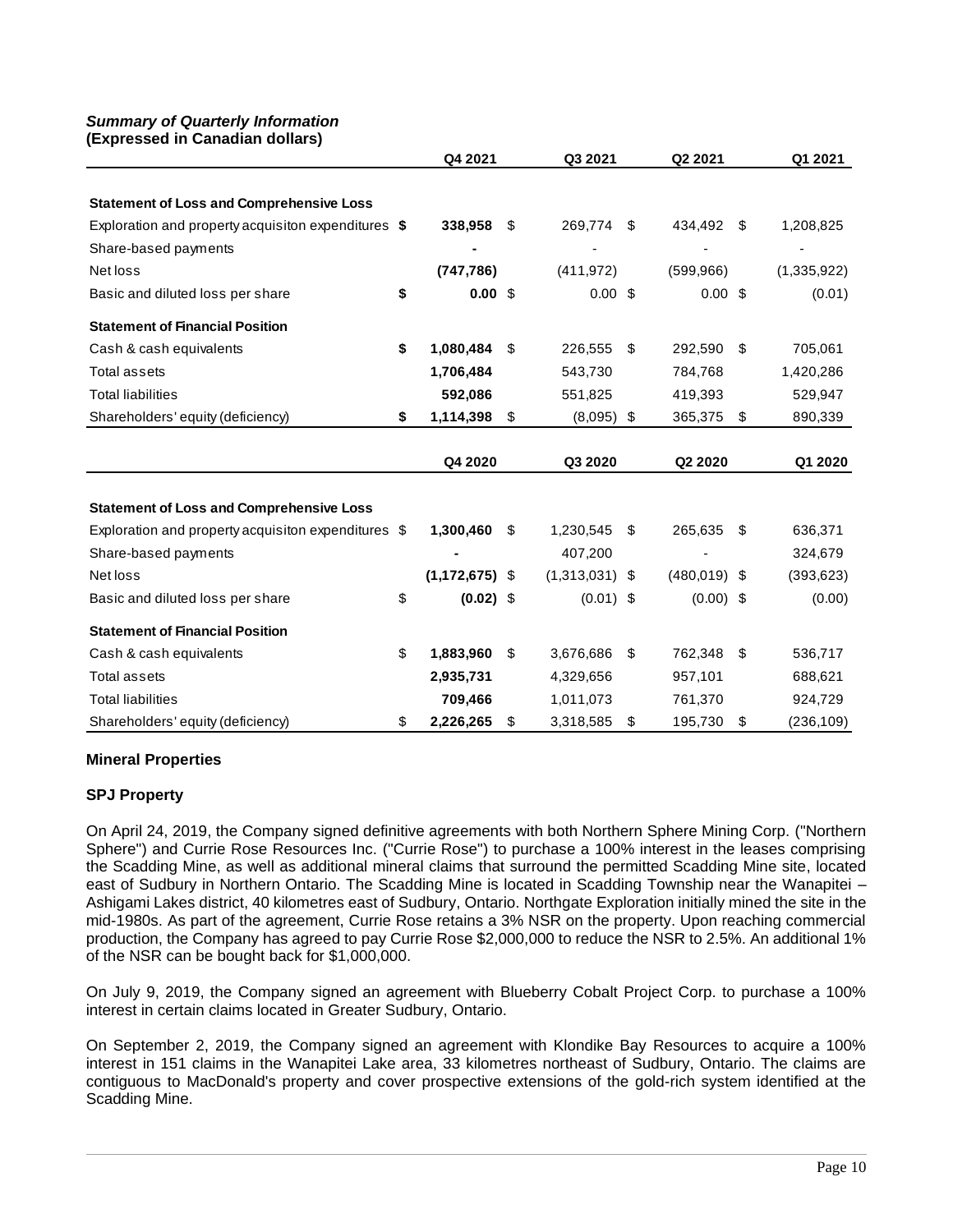On October 2, 2019, the Company signed an agreement with Golden Copper Corp. to purchase a 100% interest in 38 mining claims located 35 kilometres from downtown Sudbury, Ontario. The new claims add to MacDonald's large SPJ Property package and cover prospective extensions of the system identified at the Scadding Mine. On July 18, 2018, the Company announced that it had acquired an option to earn a 100% interest in the Jovan and Powerline properties. The purchase price was structured to be payable over three years and included cash payments totalling \$225,000, the issuance of commons shares valued at \$180,000 and the commitment to spend up to \$800,000 in exploration activities.

See details of cash and share payments in respect of these property acquisitions above and also in Note 10(a) to the Company's financial statements for the year ended December 31, 2021.

On February 15, 2021, the Company entered into an agreement to acquire a 100% interest in four claims (the "Claims") located on the Jovan property. This acquisition added 36 hectares to the Company's land position. Total consideration for the purchase of the mining claims was \$150,000, of which \$75,000 was paid in cash on the signing of the agreement and \$75,000 was paid in common shares of the Company based on the previous 5-day VWAP. In total 1,071,429 common shares were issued on April 21, 2021 with a fair value of \$0.07 cents each.

Please see pages 4 and 5, "Exploration Activities and Property Acquisitions and Dispositions", for detailed terms of the purchase consideration for the properties comprising the SPJ Property.

### **Charlevoix - Silica Property**

As noted above, the Company entered into an agreement with Quebec Silica to sell all of its interest in the Charlevoix-Silica Property. As consideration for the property, Quebec Silica issued to the Company 1,000,000 of its common shares. The fair value of the common shares received was \$0.05 per share, determined using Quebec Silica's share price for its most recent financing prior to the transaction, for a total fair value received of \$50,000.

#### **Holdsworth Property**

As noted above, on August 24, 2020, the Company entered into an agreement with Noble to sell all of its interest in the Holdsworth Project back to Noble. As consideration for the property, the Company received 4,000,000 common shares of Noble, as well as 2,000,000 warrants which expire three years after issuance and are exercisable at \$0.15 per common share.

#### **McFaulds Lake and Area Properties**

As noted above, during 2020, the Company sold its remaining interest in the McFaulds Lake and area properties to Juno. As consideration for the properties, the Company received \$55,000 in cash and 500,000 common shares in the capital of Juno. As noted above, on January 22, 2021 the Company sold its shares in Juno to various third parties for a total sum of \$185,000.

#### **Liquidity and Capital Management**

Cash flow (used in)/provided by operating, investing and financing activities for the years ended December 31, 2021 and 2020 was as follows:

|                                                     | 2021               | 2020        |
|-----------------------------------------------------|--------------------|-------------|
| Net cash used in operating activities               | $(3, 178, 057)$ \$ | (3,868,955) |
| Net cash provided by (used in) investing activities | 738.011            | (27, 851)   |
| Net cash provided by financing activities           | 1.636.570          | 4,933,318   |
|                                                     | $(803, 476)$ \$    | 1,036,512   |

As of December 31, 2021, the Company had cash and cash equivalents of \$1,080,484 (December 31, 2020 – \$1,883,960) and a working capital of \$1,066,086 (December 31, 2020 – \$2,172,744), respectively.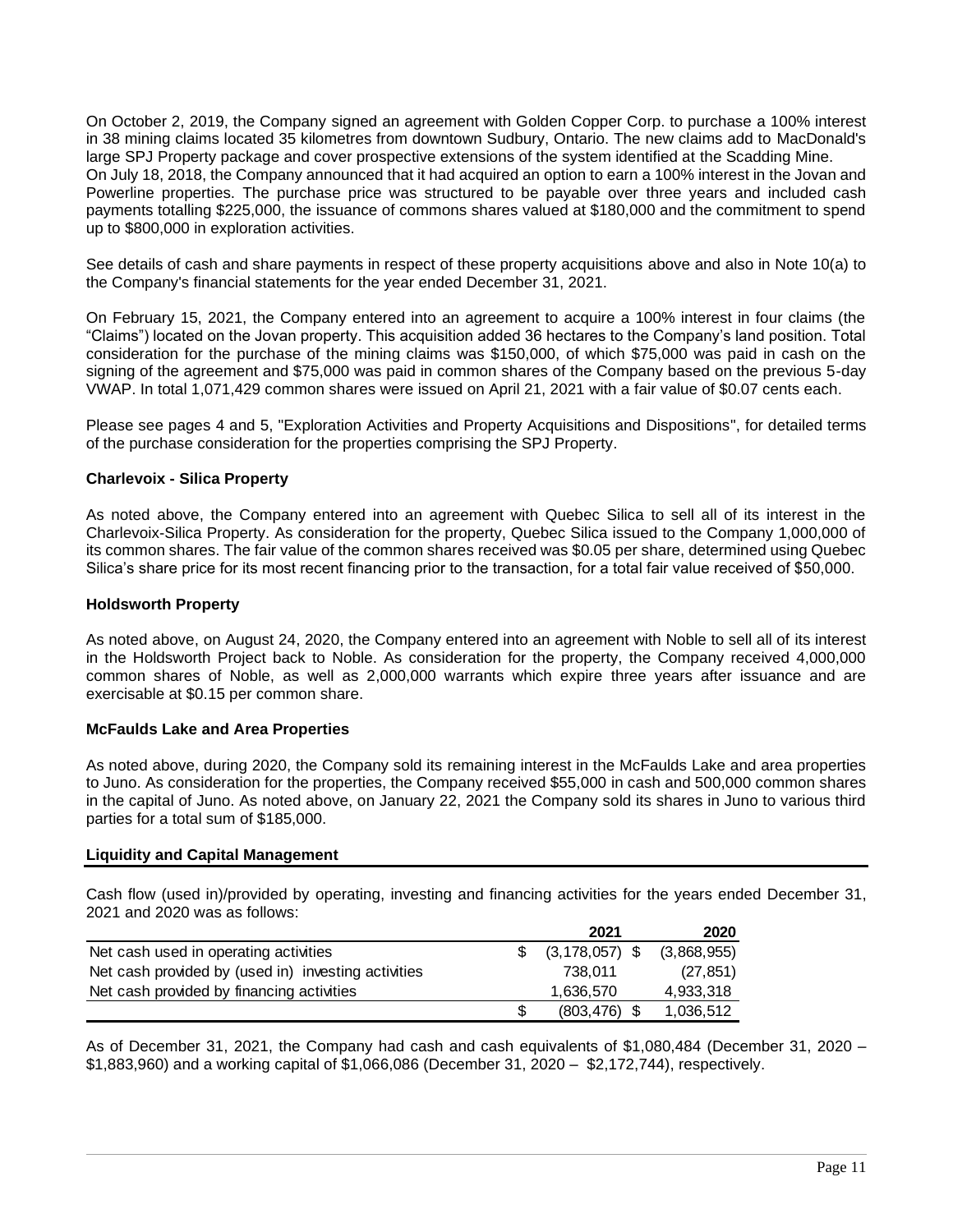There were no changes in the Company's approach to capital management during the year ended December 31, 2021.

In managing liquidity, the Company's primary objective is to ensure that it can continue as a going concern while raising additional funding to meet its obligations as they fall due. The Company's operations to date have been funded by issuing equity.

The Company's investment policy is to invest excess cash in very low-risk financial instruments such as term deposits or holding funds in high yield savings accounts with major Canadian banks. Financial instruments are exposed to certain financial risks, including currency risk, credit risk, liquidity risk and interest rate risk.

The Company's mineral property interests are all in the exploration stage. As such, the Company is dependent on external financing to fund its exploration activities and administrative costs. Management continues to assess the merits of mineral properties on an ongoing basis and may seek to acquire new properties or increase ownership interests if it believes there is sufficient geologic and economic potential.

Management mitigates the risk and uncertainty associated with raising additional capital in adverse economic or stock market conditions through cost control measures that minimize discretionary disbursements and reduces exploration expenditures that are deemed of limited strategic value.

The Company manages its capital structure (consisting of shareholders' equity or deficit) on an ongoing basis and makes adjustments in response to changes in economic or stock market conditions and its underlying assets' risk characteristics. Adjustments to the Company's capital structure may involve the issuance of new shares, debt, acquisition or disposition of assets, or adjustments to the amounts held in cash, cash equivalents and short-term investments.

The Company is not subject to any externally imposed capital requirements other than flow-through spending obligations.

### **Related Party Transactions**

The Board of Directors and the executive management team have authority and responsibility for planning, directing and controlling the Company's activities. The executive management team comprises the Company's: (i) President and Chief Executive Officer; and (ii) Chief Financial Officer. Compensation for key management personnel of the Company for the year ended December 31, 2021, and 2020 was as follows:

|                      | 2021    | 2020    |
|----------------------|---------|---------|
|                      |         | ጦ<br>Œ  |
| Short-term benefits  | 286,000 | 275,669 |
| Share-based payments | 195.971 | 472,363 |
|                      | 481,971 | 748,032 |

At December 31, 2021, included in accounts payable and accrued liabilities is an amount of \$23,440 (December 31, 2020 – included in taxes and other receivables - \$31,420) related to exploration and general and administrative charges to companies under common management and an amount of \$2,014 (December 31,2020 - \$61,341) owing to previous CEO of the Company.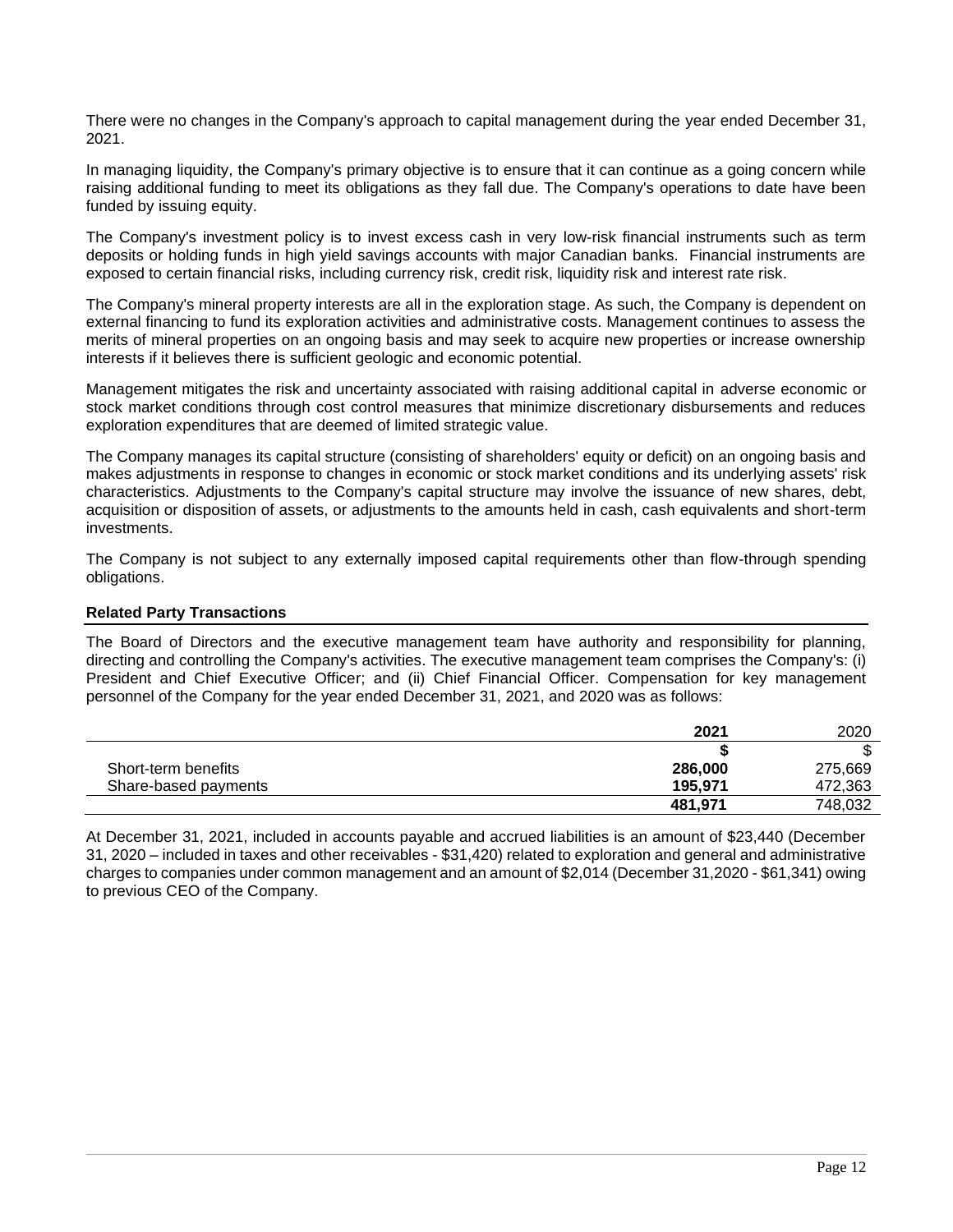## **Outstanding Share Data**

MacDonald Mines is authorized to issue an unlimited number of common shares.

As of April 21, 2022 the date of this MD&A, the number of common shares outstanding or issuable under other outstanding securities of the Company was as follows:

| <b>Common Shares</b>                                                 | <b>Number</b> |
|----------------------------------------------------------------------|---------------|
| Outstanding                                                          | 258,963,516   |
| Issuable upon the exercise of share purchase warrants <sup>(1)</sup> | 66,202,404    |
| Issuable upon the exercise of stock options $^{(2)}$                 | 20,075,000    |
| Issuable upon the exercise of compensation options $(3)$             | 4,342,730     |
| Fully diluted common shares                                          | 349,583,650   |

- (1) 66,763,729 common share purchase warrants were outstanding with exercise prices ranging from \$0.07 to \$0.20 per common share.
- (2) There were 13,475,000 stock options under the Company's Stock Option Plan outstanding to directors, officers and consultants with exercise prices ranging from \$0.08 to \$0.18 per common share.
- (3) There were 2,895,153 compensation options issued as finder's fees under the private placement with an exercise price of \$0.05. Each compensation option consists of one common shares and one half of one warrant upon exercise.

#### **Critical Accounting Estimates**

The preparation of financial statements in accordance with IFRS requires management to make judgements, estimates and assumptions that affect the reported amounts of assets and liabilities and disclosures of contingent assets and liabilities at the date of the financial statements and reported amounts of expenses during the reporting periods. Judgements, estimates and assumptions are continuously evaluated and are based on management's best knowledge of the relevant facts and circumstances, having regard to previous experience. However, actual outcomes may differ from the amounts included in the financial statements.

The Company's significant accounting policies and estimates are disclosed in Note 3 to the Company's financial statements for the years ended December 31, 2021 and 2020.

#### **New Accounting Standard Adopted by the Company**

Certain pronouncements have been issued by the IASB that are effective for annual periods beginning on or after January 1, 2021. The Company has assessed the amendments and determined that there is no material impact on the accounting and presentation of the financial statements.

Certain pronouncements have been issued by the IASB that are applicable for accounting periods after December 31, 2021. There are currently no pronouncements that are expected to have a significant impact on the Company's financial statements upon adoption.

#### **Off-Balance Sheet Arrangements**

The Company has no off-balance sheet arrangements, including any arrangements that would affect liquidity, capital resources, market risk support, credit risk support, or other benefits.

#### **Dividends**

The Company has neither declared nor paid any dividends on its common shares. The Company intends to retain its earnings, if any, to finance growth and expand its operations and does not anticipate paying any dividends on its common shares in the foreseeable future.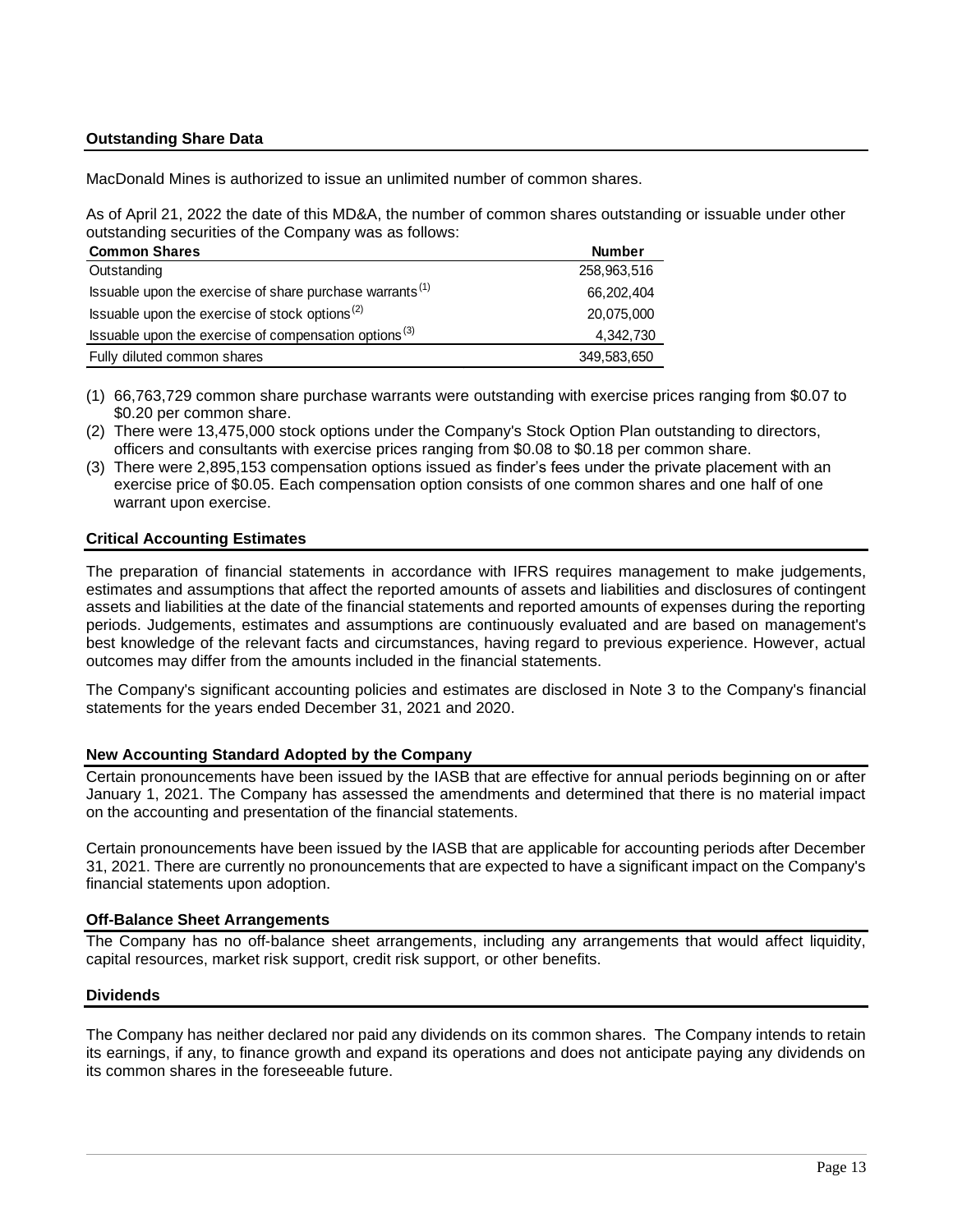## **Internal Controls Over Financial Reporting**

The Company has established procedures and internal control systems to ensure the timely and accurate preparation of financial, management and other reports. The Chief Executive Officer and Chief Financial Officer certify financial reports. Disclosure controls are in place to ensure all reporting meets statutory reporting requirements. The Company's management is responsible for establishing and maintaining adequate internal controls. These controls have been designed to provide reasonable, but not absolute, assurance concerning the Company's financial reporting and the preparation of financial statements for external purposes in accordance with IFRS. Internal controls, however well-conceived, will provide only reasonable and not absolute assurance that the objectives of the internal controls over financial reporting will be met. It should not be expected that the internal controls would prevent all errors or fraud.

Due to the small size of the Company's finance department, there are a limited number of personnel handling accounting and financial matters, and as a result, there is a lack of segregation of duties. Management believes that it has designed sufficient compensating internal controls to mitigate these limitations, including dual signatories on all cheques. Additional internal controls include audit committee and senior management review and oversight.

### **Disclosure Controls and Procedures**

Disclosure controls and procedures are designed to provide reasonable, but not absolute, assurance that all material information is obtained, analyzed and reported to senior management on a timely basis for management to make reasonable public disclosure decisions.

The Company's certifying officers, the Chief Executive Officer and the Chief Financial Officer, have reviewed the effectiveness of the design and operation of the Company's disclosure controls and procedures. Based on their review, they have concluded that the Company's disclosure controls and procedures, as defined in National Instrument 52-109 (Certification of Disclosure in Issuers' Annual and Interim Filings of the Canadian Securities Regulators), were effective as of December 31, 2021. They provide reasonable assurance that information required to be disclosed in interim, annual and special filings are submitted under Canadian securities laws and are recorded, processed, summarized and reported in a timely fashion.

## Novel Coronavirus ("COVID-19")

The global outbreak of the COVID-19 coronavirus continues to evolve. The extent to which the COVID-19 corona virus may impact the Company's business and development will depend on future developments, which are highly uncertain and cannot be predicted with confidence, such as the duration of the outbreak, travel restrictions and social distancing in Canada, the United States and other countries, business closures or business disruption, and the effectiveness of actions taken by governments around the globe to contain and treat the disease. It may also have an impact on capital markets and the ability of the Company to complete an equity raise.

The Company has put in place strict health protocols to safeguard the health and well-being of its staff and the public. Exploration work is ongoing onsite with staff continuing to follow Health Canada guidelines. Additionally, office staff continue to operate under a hybrid model. The Company does not expect COVID-19 to have an impact in the mid- to long-term future. Operations continue on site with staff following strict safety protocols.